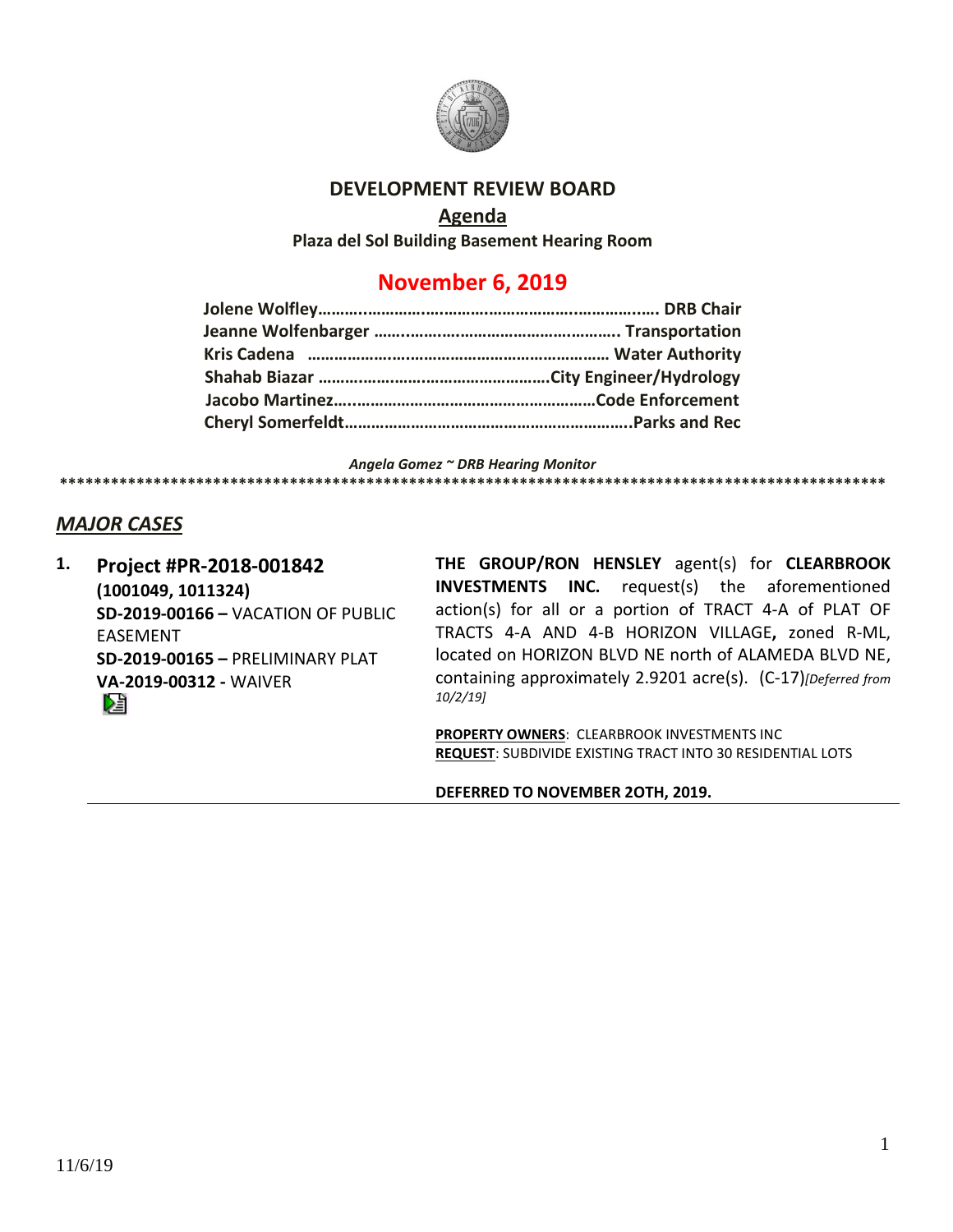| 2. | Project #PR-2019-002677<br>SI-2019-00252 - SITE PLAN<br>N                                                                                                                     | MODULUS ARCHITECTS, INC. agent(s) for CARLISLE<br><b>ASSOCIATES LP</b> request(s) the aforementioned action(s) for<br>all or a portion of TRACTS A & B CARLISLE & INDIAN<br>SCHOOL SUBDIVISION BEING A PART OF BLOCKS 16 & 17<br>AND A PART OF BLOCKS 14 & 15 NETHERWOOD PARK<br>SECOND FILING EXCLUDING PORTIONS OUT TO R/W, zoned<br>MX-M, located at the NEC of INDIAN SCHOOL RD NE and<br>CARLISLE BLVD NE, containing approximately 10.2 acre(s).<br>(H-16) [Deferred from 8/21/19, 8/28/19, 9/18/19, 10/23/19, 10/30/19]<br>PROPERTY OWNERS: CARLISLE ASSOCIATES C/O ROSEN ASSOC MGMT<br><b>GROUP</b><br>REQUEST: 120,000+ SF RETAIL DEVELOPMENT<br>DEFERRED TO DECEMBER 11 <sup>TH</sup> , 2019. |
|----|-------------------------------------------------------------------------------------------------------------------------------------------------------------------------------|---------------------------------------------------------------------------------------------------------------------------------------------------------------------------------------------------------------------------------------------------------------------------------------------------------------------------------------------------------------------------------------------------------------------------------------------------------------------------------------------------------------------------------------------------------------------------------------------------------------------------------------------------------------------------------------------------------|
| 3. | Project #PR-2019-002380<br>SI-2019-00219 - SITE PLAN<br>N                                                                                                                     | MARTIN GRUMMER agent(s) for PETERSON PROPERTIES<br>request(s) the aforementioned action(s) for all or a portion<br>of LOTS 1-A AND 2 BLOCK 1 LANDS OF ATRISCO LAND<br>GRANT, zoned NR-C, located at the SWC of CENTRAL AVE<br>NW and 98 <sup>th</sup> ST NW, containing approximately 9.0 acre(s).<br>(L-9)[Deferred from 7/31/19, 9/18/19]<br><b>PROPERTY OWNERS: PPI II LLC</b><br><b>REQUEST: RETAIL DEVELOPMENT</b><br>DEFERRED TO DECEMBER 4TH, 2019.                                                                                                                                                                                                                                              |
| 4. | Project #PR-2019-001948<br>(1003612/1003523/1000599)<br>SD-2019-00006 - PRELIMINARY/FINAL<br><b>PLAT</b><br><b>SD-2019-00007 - VACATION OF PUBLIC</b><br><b>EASEMENT</b><br>Ł | THE GROUP agent(s) for NAZISH LLC request(s) the<br>aforementioned action(s) for all or a portion of TRACT A<br>PLAT OF PRIMA ENTRADA, zoned PC, located on SONTERRO<br>AV NW, east of $98TH$ ST NW and north of I-40, containing<br>approximately 0.71 acre(s). (H-9) [Deferred from 1/16/19, 4/17/19,<br>$7/17/19$ ]<br>PROPERTY OWNERS: NAZISH LLC<br>REQUEST: VACATE A TEMP DRAINAGE EASEMENT AND REPLAT<br><b>EXISTING TRACT INTO 7 LOTS</b>                                                                                                                                                                                                                                                       |

**DEFERRED TO FEBRUARY 5TH, 2020.**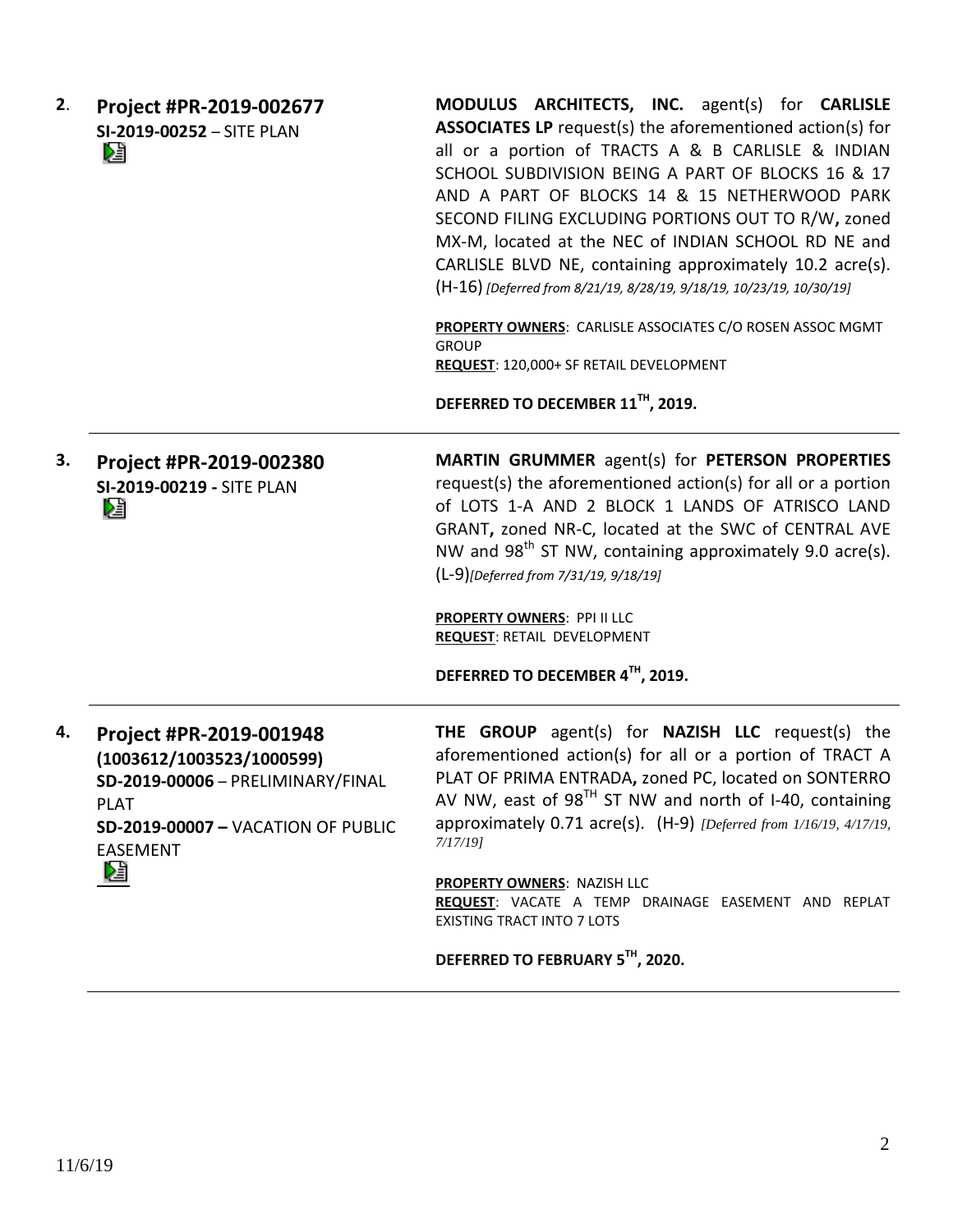**5. Project #PR-2018-001198**

**(1002942) VA-2019-00111** - WAIVER **SD-2019-00067** - VACATION OF PUBLIC EASEMENT **VA-2019-00113** – TEMPORARY DEFERRAL OF SIDEWALK **VA-2019-00143**- SIDEWALK WAIVER

**SD-2019-00068** – PRELIMINARY PLAT

DÊ

**PRICE LAND & DEVELOPMENT GROUP** agent(s) for **PV TRAILS ALBUQUERQUE, LLC** request(s) the aforementioned action(s) for all or a portion of TRACT 2 BULK LAND PLAT OF THE TRAILS UNIT 3A (BEING A REPLAT OF TRACTS 1 THRU 8, OS-1 & OS-2 THE TRAILS UNIT 3 & TRACT 12 THE TRAILS UNIT 2) (TO BE KNOWN AS CATALONIA)**,** zoned R-1B & R-1D, located at

west of WOODMONT A

VE NW and south of PASEO DEL NORTE, containing approximately 20.2878 acre(s). (C-9)*[Deferred from 4/24/19, 6/19/19, 7/24/19, 8/14/19, 8/21/19, 9/18/19, 10/23/19, 10/30/19]*

**PROPERTY OWNERS**: WOODMONT PASEO LLC **REQUEST**: DEVELOPMENT OF A 78 RESIDENTIAL LOT SUBDIVISION

**IN THE MATTER OF THE AFOREMENTIONED APPLICATIONS, BEING IN COMPLIANCE WITH ALL APPLICABLE REQUIREMENTS OF THE DPM AND THE IDO, THE DRB HAS** *APPROVED* **THE FOLLOWING: WAIVER, VACATION OF PUBLIC EASEMENT, TEMPORARY DEFERRAL OF SIDEWALK, SIDEWALK WAIVER, PRELIMINARY PLAT.**

### *MINOR CASES*

**6. Project #PR-2018-001198 SI-2019-00348** – EPC SITE PLAN FINAL SIGN-OFF

**CONSENSUS PLANNING** agent(s) for **PV TRAILS ALBUQUERQUE LLC** request(s) the aforementioned action(s) for all or a portion of TRACTS 1 AND TRACT 2, BULK LAND PLAT OF THE TRAILS, UNIT 3A**,** zoned R-1B and R1-D, located on WOODMONT AVE NW, between the PETROGLYPH NATIONAL MONUMENT and PASEO DEL NORTE, containing approximately 20.5 acre(s). (C-8)*[Deferred from 10/23/19, 10/30/19]*

**PROPERTY OWNERS**: PV TRAILS ALBUQUERQUE LLC **REQUEST**: EPC SITE PLAN SIGN-OFF (SI-2018-00283)

**IN THE MATTER OF THE AFOREMENTIONED APPLICATION, BEING IN COMPLIANCE WITH ALL APPLICABLE REQUIREMENTS OF THE DPM AND THE IDO, WITH THE SIGNING OF THE INFRASTRUCTURE LIST DATED 11/6/19, THE DRB HAS** *APPROVED* **THE EPC SITE PLAN FINAL SIGN-OFF. FINAL SIGN-OFF IS DELEGATED TO: HYDROLOGY AND PLANNING FOR THE DRAINAGE COVENANT.**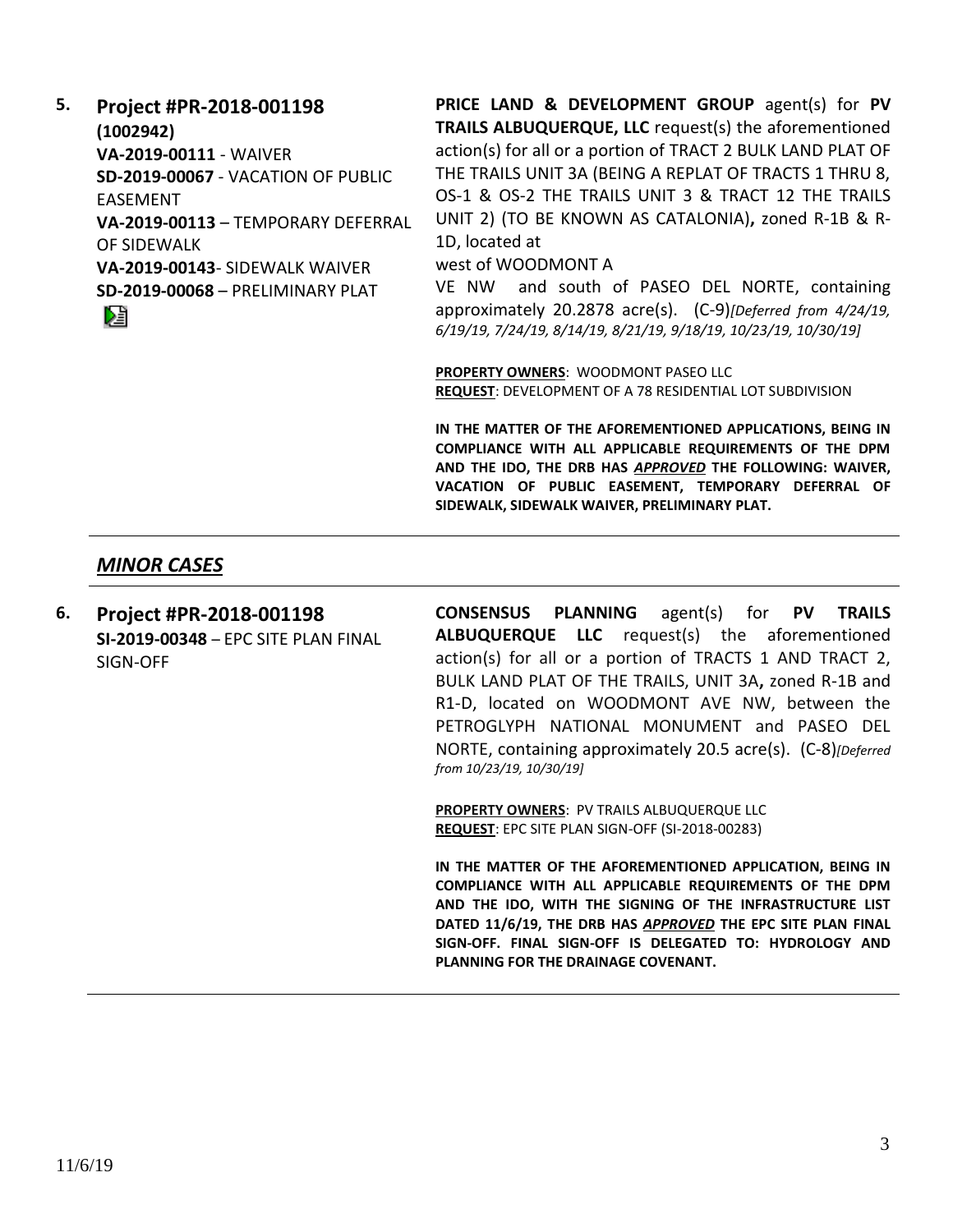| 7. | Project # PR-2019-002964<br>VA-2019-00388 - WAIVER<br>SD-2019-00196 - PRELIMINARY/FINAL<br><b>PLAT</b><br>塪 | BOHANNAN HUSON INC. agent(s) for CORAZON DEL MESA<br>R, LLC request(s) the aforementioned action(s) for all or a<br>portion of: TRACT A-6-C, A-1-A, MESA DEL SOL<br>INNOVATION PARK, zoned PC, located east of I-25, south of<br>LOS PICAROS RD, north and west of the BERNALILLO<br>COUNTY LINE containing approximately 1779.75 acre(s).<br>(R-15, R-16, S-15, S-16, S-17, T-16, & T-17)<br>PROPERTY OWNERS: MDS INVESTMENTS LLC<br><b>REQUEST: BULK PLAT APPROVAL</b><br>DEFERRED TO NOVEMBER 13TH, 2019. |
|----|-------------------------------------------------------------------------------------------------------------|--------------------------------------------------------------------------------------------------------------------------------------------------------------------------------------------------------------------------------------------------------------------------------------------------------------------------------------------------------------------------------------------------------------------------------------------------------------------------------------------------------------|
| 8. | Project # PR-2019-002734<br>SD-2019-00195 - PRELIMINARY/FINAL<br><b>PLAT</b><br>熖                           | CSI - CARTESIAN SURVEYS INC. agent(s) for GUILLAME<br><b>DEPONT</b> request(s) the aforementioned action(s) for all or a<br>portion of: LOTS 1 THRU 9 BLK 14, PARIS ADDITION, zoned<br>NR-LM, located on 2 <sup>ND</sup> STREET NW between SUMMER AVE.<br>NW and ROSEMONT AVE. NW, containing approximately<br>$0.7288$ acre(s). $(J-14)$                                                                                                                                                                    |
|    |                                                                                                             | PROPERTY OWNERS: DUPONT & DUPONT LLC<br>REQUEST: SUBDIVIDE 9 LOTS INTO 2 LOTS, GRANT EASEMENTS, RIGHT-<br>OF-WAY DEDICATION                                                                                                                                                                                                                                                                                                                                                                                  |
|    |                                                                                                             | IN THE MATTER OF THE AFOREMENTIONED APPLICATION, BEING IN<br>COMPLIANCE WITH ALL APPLICABLE REQUIREMENTS OF THE DPM<br>AND THE IDO, THE DRB HAS APPROVED THE PRELIMINARY/FINAL<br>PLAT. FINAL SIGN OFF IS DELEGATED TO: PLANNING FOR UTILITY<br>COMPANIES SIGNATURES AND AGIS DXF AND THE RECORDED<br>INFRASTRUCTURE IMPROVEMENTS AGREEMENT (IIA).                                                                                                                                                           |
| 9. | Project # PR-2019-002308<br>SD-2019-00194 - PRELIMINARY/FINAL<br><b>PLAT</b><br>熠                           | CSI - CARTESIAN SURVEYS INC. agent(s) for THOMAS AND<br><b>PATRICIA FRITTS</b> request(s) the aforementioned action(s)<br>for all or a portion of: LOTS 14 & 15 EXCLUDING<br>SOUTHWESTERLY PORTION OF LOT 15, BLOCK E-1<br>NETHERWOOD PARK, zoned R-1, located on HAROLD PL<br>NE between CUTLER AVE NE and SCHELL CT NE, containing<br>approximately 0.3510 acre(s). (H-16)                                                                                                                                 |
|    |                                                                                                             | <b>PROPERTY OWNERS: FRITTS THOMAS H &amp; PATRICIA R</b><br><b>REQUEST: LOT LINE ELIMINATION</b>                                                                                                                                                                                                                                                                                                                                                                                                             |
|    |                                                                                                             | DEFERRED TO NOVEMBER 13TH, 2019.                                                                                                                                                                                                                                                                                                                                                                                                                                                                             |